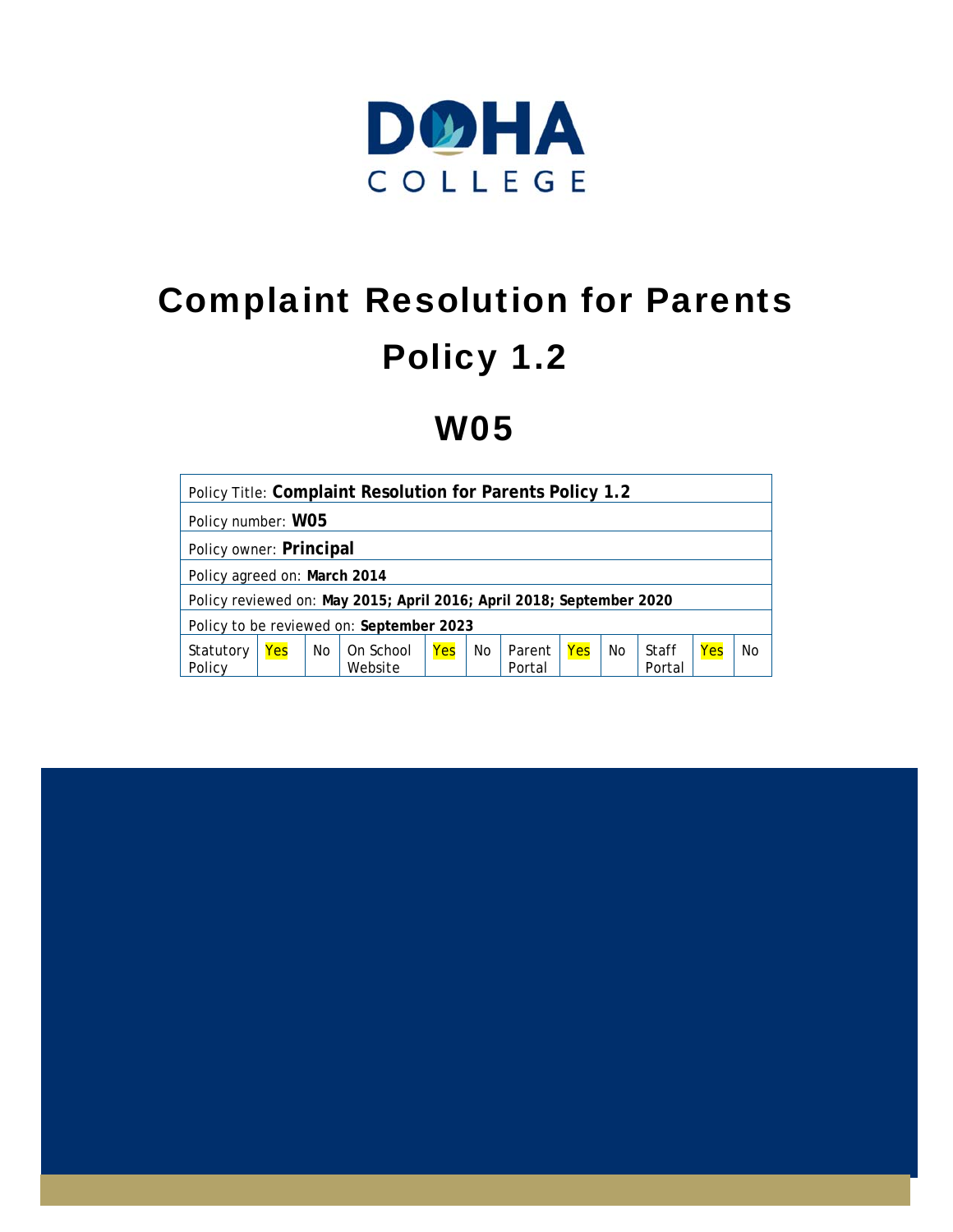#### **CONTENTS**

| Overview |  |
|----------|--|
|          |  |

| Overview |                                               | 3           |
|----------|-----------------------------------------------|-------------|
|          | Raising an issue                              | 3           |
|          | Involving the principle                       | 4           |
|          | Involving the Chair of the Board of Governors | $5^{\circ}$ |
|          | Record of revisions to policy                 | 6           |
|          |                                               |             |

#### **Appendix 1 Flowchart**

<Document Title> Policy and Procedure Effective Date: <DD/MM/YYYY>

Reference NUMBER/CODE: <POLICY Portal Administrator adds number/code> Page 2 of 3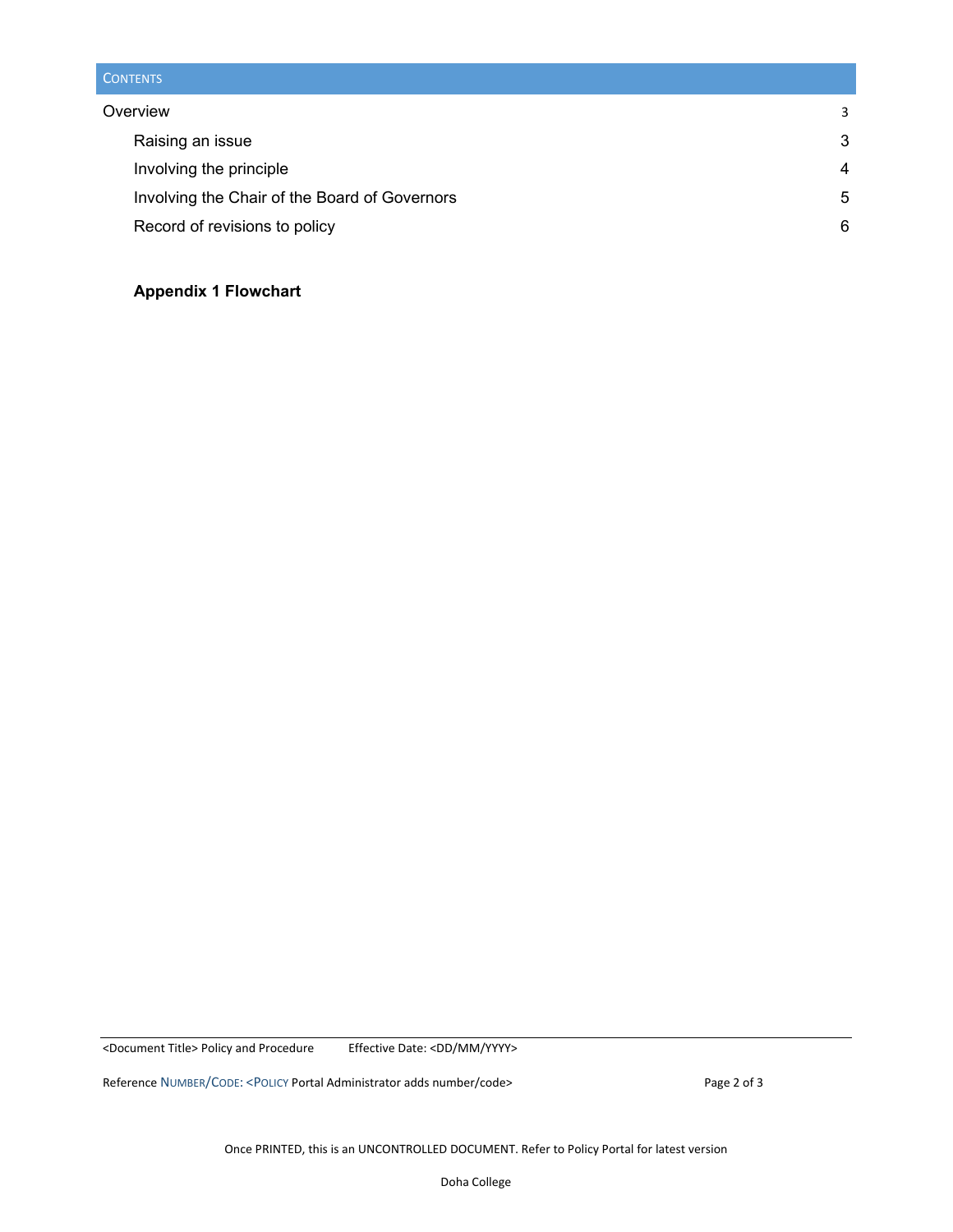#### **OVERVIEW**

Doha College is committed to providing the best educational experiences possible for students. We are aware however, that occasionally parents may have concerns about an aspect of college life which, if unaddressed, could lead to unnecessary worries and / or affect a child's happiness and educational progress. To avoid such problems, we urge any parent who has a concern to contact the appropriate member of staff as soon as possible.

At Doha College we will:

- Ensure that parents wishing to raise concerns know how to do so:
- Respond to concerns promptly and in a courteous, confidential, and efficient way.
- Listen to and take concerns and complaints seriously.
- Take action as appropriate and in a timely fashion.

Ensure that raising a concern will not lead to any repercussions for the concerned parent's child(ren).

Doha College is committed to safeguarding and promoting the welfare of children and young people. We expect all staff and volunteers to share this commitment which is underpinned by robust processes and procedures that seek to maximise opportunity, minimise risk and continuously promote a culture of safeguarding amongst our workforce and school community.

#### RAISING AN ISSUE

1.1 In order to raise a complaint effectively, please note that there is a difference between an issue/concern, or asking for clarification, and a complaint. A complaint is defined by:

(i) standard practice, following policy, leading to undesired outcomes for parents/students which cannot be resolved by low-level intervention, e.g. a telephone call or email to the relevant member of staff, or

(ii) occasional, undefined by a policy practice which leads to undesired outcomes for parents/students which cannot be resolved by low-level intervention, e.g. a telephone call or email to the relevant member of staff.

1.2 If low‐level intervention (cf. 1.3) is unsuccessful, do please lodge an official complaint by (i) completing the complaints form (parent portal) and (ii) following this (complaints) policy. The submitted complaints form will automatically be sent to a specially designed email box. This will ensure that the complaint is received by the intended person from whom you can expect a response within two working days. All complaints are centrally logged.

Reference NUMBER/CODE: <POLICY Portal Administrator adds number/code> Page 3 of 4

<sup>&</sup>lt;Document Title> Policy and Procedure Effective Date: <DD/MM/YYYY>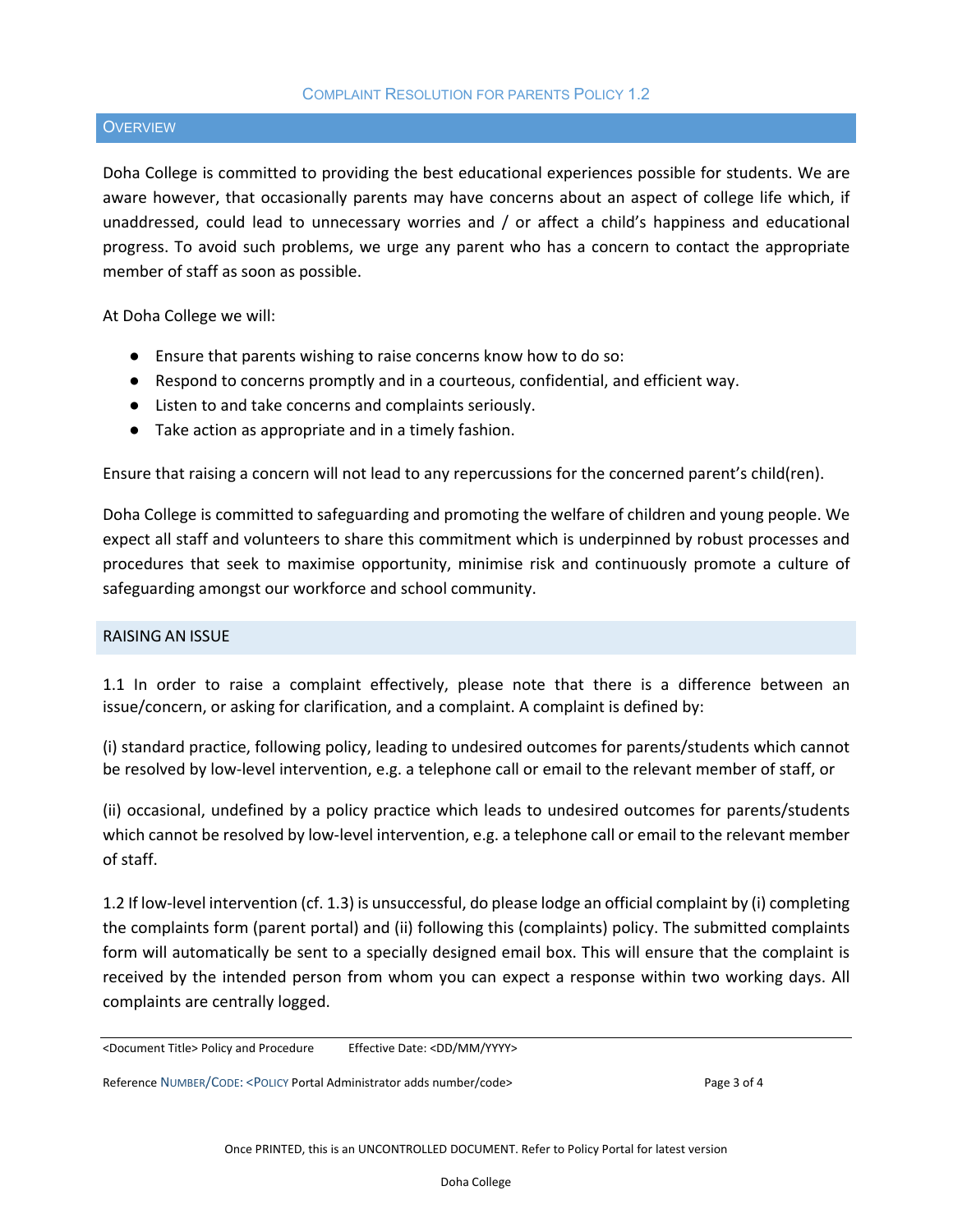1.3 Please note that a spirit of reasonableness and common sense is expected on all sides. Minor issues, within the authority levels of staff‐members, are often simply matters where parents and staff have to meet to discuss and resolve a problem.

1.4 Of course, if the issue is more serious, then it can be entirely correct to move through more than one, or indeed all, of the steps described. Please read the rest of the policy for detailed guidance.

#### **Step 1**

If you have a complaint / concern, i.e. about a decision or action with which you disagree you should contact the person whose decision / action it was that has caused the problem. If you feel uncomfortable with this, then you may consider taking the issue to the next level of the college hierarchy.

The result of Step 1 will be one of the following:

a) A decision /action is changed, or the complaint is otherwise resolved to your satisfaction.

b) You accept the reason for the decision or behaviour, even though you might still disagree.

c) You do not accept the reason or behaviour, but do not wish to take the matter further.

d) You wish to take the issue to a higher level.

e) The staff‐member wishes to refer the issue to a higher level.

#### **Step 2**

If you wish to take the issue to a higher level, then see the person next in the hierarchy. Use the flowchart at Appendix One.

(Note: If it is the staff member who wishes to refer the issue to a higher level, then you would be contacted accordingly).

#### INVOLVING THE PRINCIPLE

2.1 If a parent remains dissatisfied, having gone through the initial stages described in this policy, then the issue may be taken to the Principal.

2.2 The Principal will investigate the complaint and provide the parent(s) with feedback. At the outset, the Principal will usually ask to meet with the parent (or both parents) at a mutually convenient time, to discuss the problem and to clarify any aspects.

In many instances the Principal will ask the appropriate Senior Vice Principal/Vice Principal to join the meeting: this is to minimise the number of meetings needed to resolve an issue and to avoid having to

Reference NUMBER/CODE: <POLICY Portal Administrator adds number/code> Page 4 of 5

<sup>&</sup>lt;Document Title> Policy and Procedure Effective Date: <DD/MM/YYYY>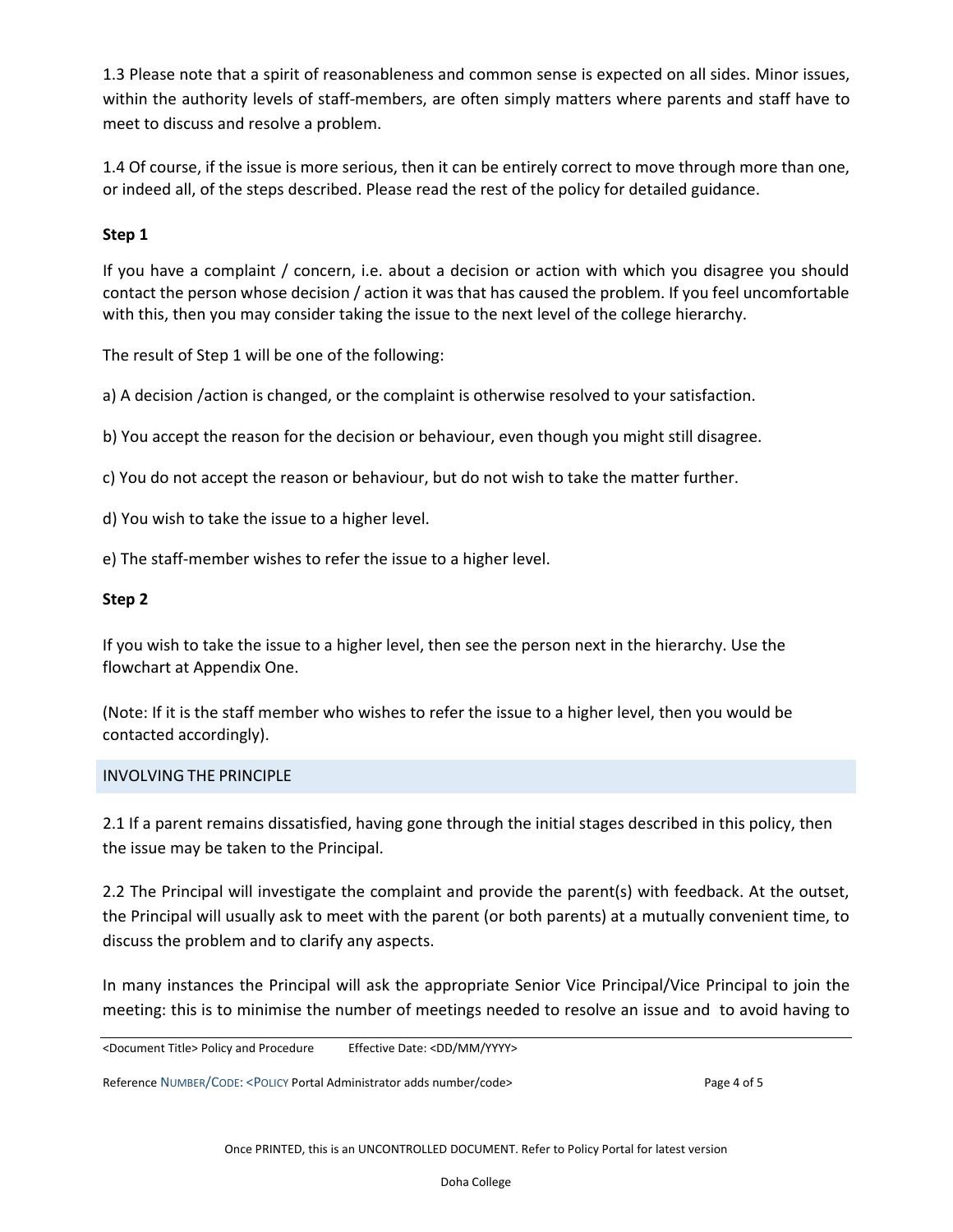adjourn meetings due to lack of information that the Senior Vice Principal/Vice Principal might possess.

#### INVOLVING THE CHAIR OF THE BOARD OF GOVERNORS

3.1 In the rare case where a parent is not satisfied with the Principal's response to a complaint, he or she may submit written details of the complaint to the Chair of the Board of Governors. The parent should inform the Principal that he or she intends to do this.

3.2 Please note that the Chair will, without discussion or comment on the merits or otherwise of the complaint, refer back to the college any complaint that is brought to his attention, or to any Board Member's that has not first been through the processes detailed in this Policy.

The exception to this is where a complaint is about the Principal, and the parent considers it would not be appropriate to first discuss this directly with the Principal, in which instance the Chair is the first point of contact for parents.

3.3 The most effective way to ensure that the Chair receives a complaint quickly is to email the clerk to the Board of Secretary (clerktotheboard@dohacollege.com) who will forward it to the Chair. A copy of the email should be sent, by the parent, to the Principal (only if the complaint is not about the Principal).

3.4 The Chair, in consultation with another Board member, will consider whether the matter is one that it is appropriate for him or the Board to consider. Having done this, he may ask the Principal to look further at any aspects of the problem and to report back to him on any new information or conclusions. The Chair will write to the parent with his views on the matter.

3.5 The decision of the Board at this point is final.

<Document Title> Policy and Procedure Effective Date: <DD/MM/YYYY>

Reference NUMBER/CODE: <POLICY Portal Administrator adds number/code> Page 5 of 6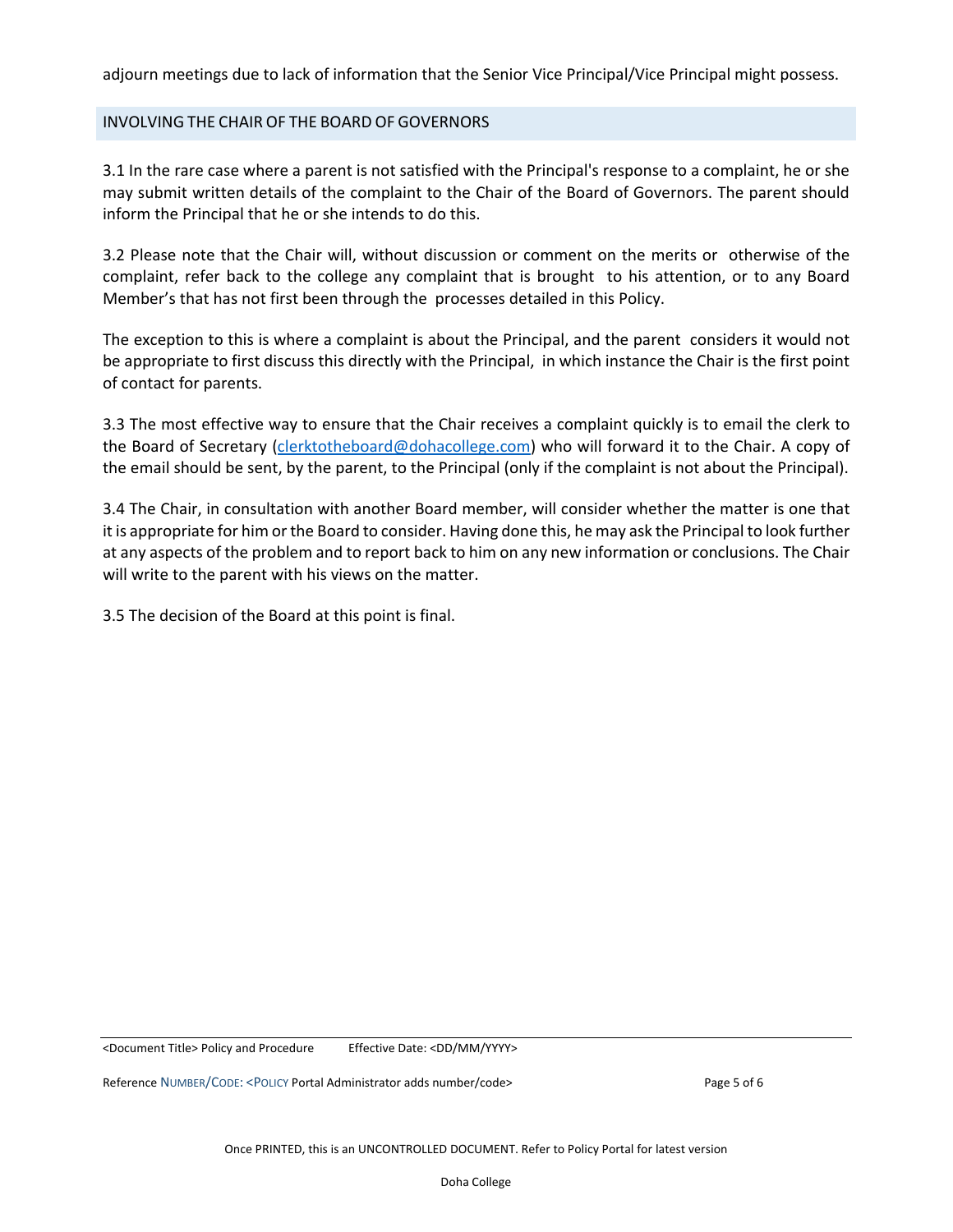#### RECORD OF REVISIONS TO POLICY

| <b>Revision Date</b> | <b>Description</b> | <b>Sections Affected</b>                                                                                              |
|----------------------|--------------------|-----------------------------------------------------------------------------------------------------------------------|
| 20 May 2015          | Text.              | Support staff added to<br>Appendix                                                                                    |
| April 2016           | Text               | Flowchart amended                                                                                                     |
| April 2018           | Text               | 2 new points added<br>Appendix 1 section1<br>Days to response Level 1<br>Flowchart<br>Flowchart amended<br>Appendix 1 |
| September 2020       | Text               | Flowchart amended                                                                                                     |

<Document Title> Policy and Procedure Effective Date: <DD/MM/YYYY>

Reference NUMBER/CODE: <POLICY Portal Administrator adds number/code> Page 6 of 7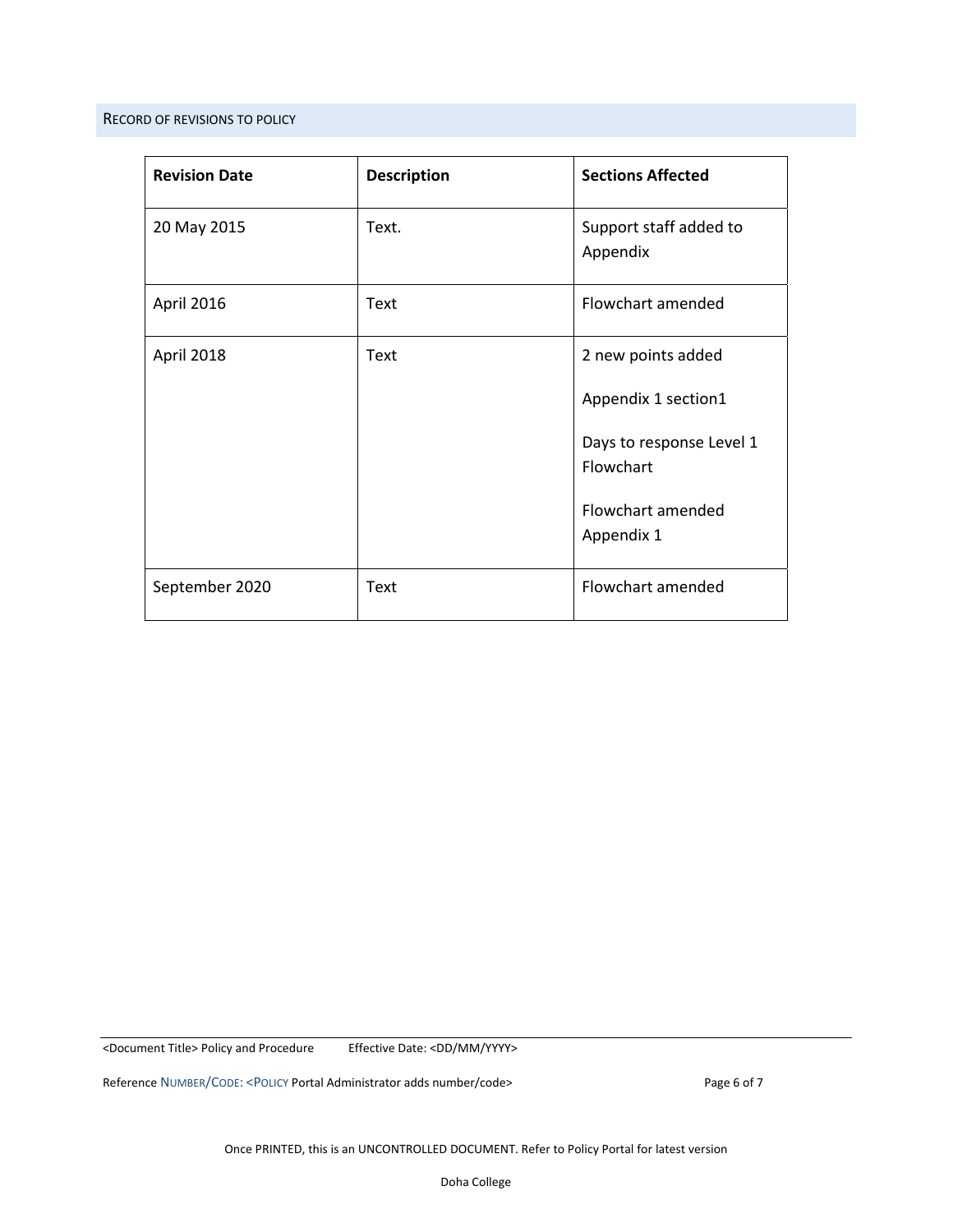

Doha College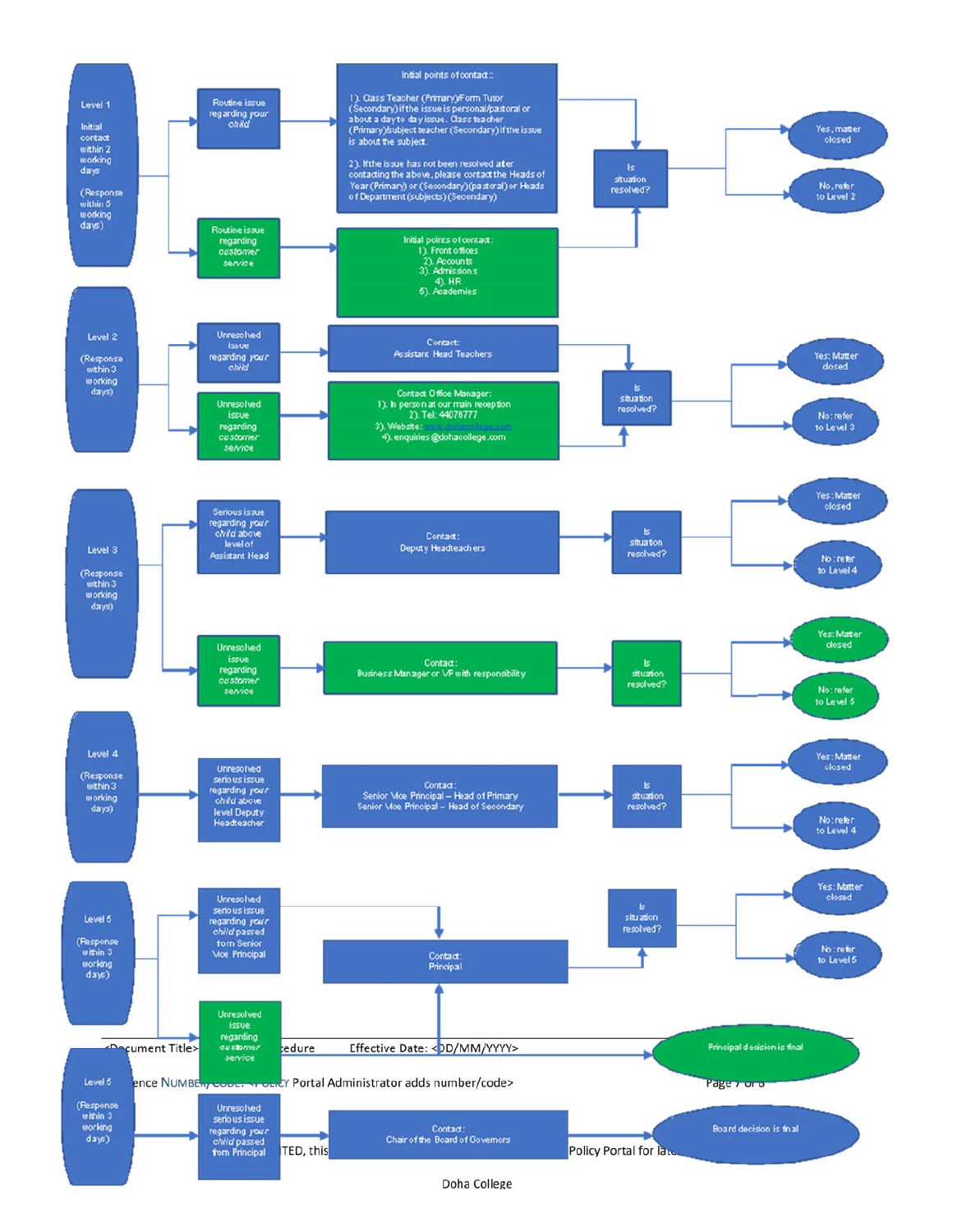<Document Title> Policy and Procedure Effective Date: <DD/MM/YYYY>

Reference NUMBER/CODE: <POLICY Portal Administrator adds number/code> Page 8 of 9